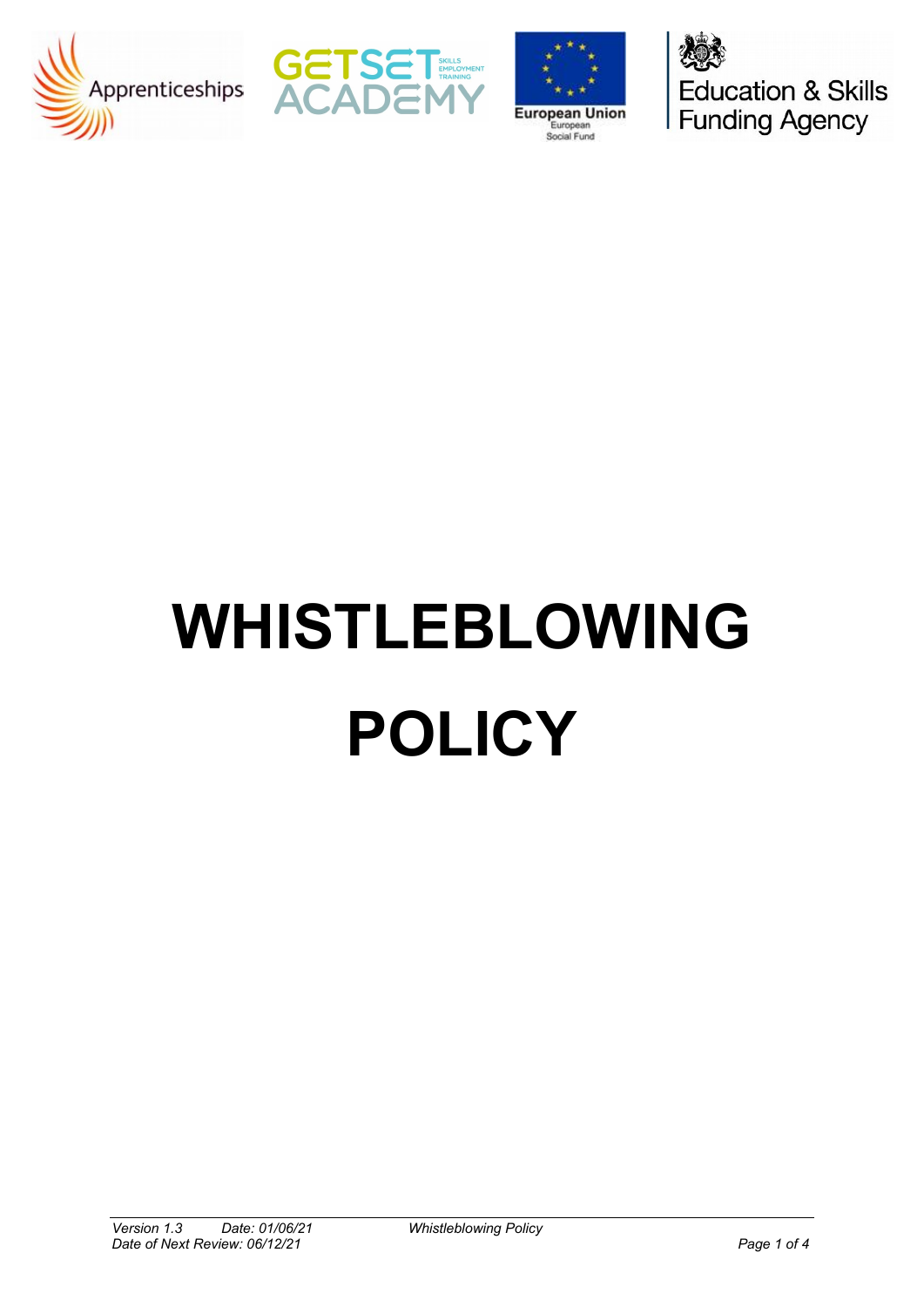







# **INTRODUCTION**

This Whistleblowing Policy encourages and enables individuals to make a "protected disclosure" to raise serious concerns to the training provider in the public interest in line with the Public Interest Disclosure Act 1998. We are committed to the highest possible standards of openness, honesty, integrity and accountability therefore in line with that commitment we expect people who have serious concerns about any aspect of the Get SET Academy's work to come forward and voice those concerns.

The purpose of this policy is to provide the approved way for concerns to be raised. An individual must reasonably believe that the disclosure tends to show past, present or likely future wrongdoing falling into one or more of the following categories:

- Criminal offences (this may include, for example, types of financial impropriety such as fraud).
- Failure to comply with an obligation set out in law.
- Miscarriages of justice.
- Endangering of someone's health and safety.
- Damage to the environment.
- A serious safeguarding or child protection concern including any involvement in radicalisation or extremist activity.
- Covering up wrongdoing in the above categories.

It is not an alternative to the Get SET Academy's established Grievance Procedure, which is the means by which an employee may raise a private concern about an employment matter.

### **SCOPE**

Any serious concerns that an individual may have about any aspect of service provision or the conduct of members of the Training provider's community, or those acting on behalf of the Training provider can be reported under the Whistleblowing Policy.

There are existing separate procedures in place to enable employees to lodge a grievance relating to their own employment including issues relating to bullying, harassment and discrimination. There is also a Complaints Policy for dealing with complaints. This procedure is intended to cover concerns that fall outside the scope of other procedures.

## **POLICY STATEMENT**

Get SET Academy welcomes the communication of genuine concerns and is committed to dealing with them responsibly, promptly, openly and professionally.

Any employee found to be subjecting a bona fide whistle-blower to any form of victimisation, discrimination or bullying and harassment will be dealt with under the Get SET Academy's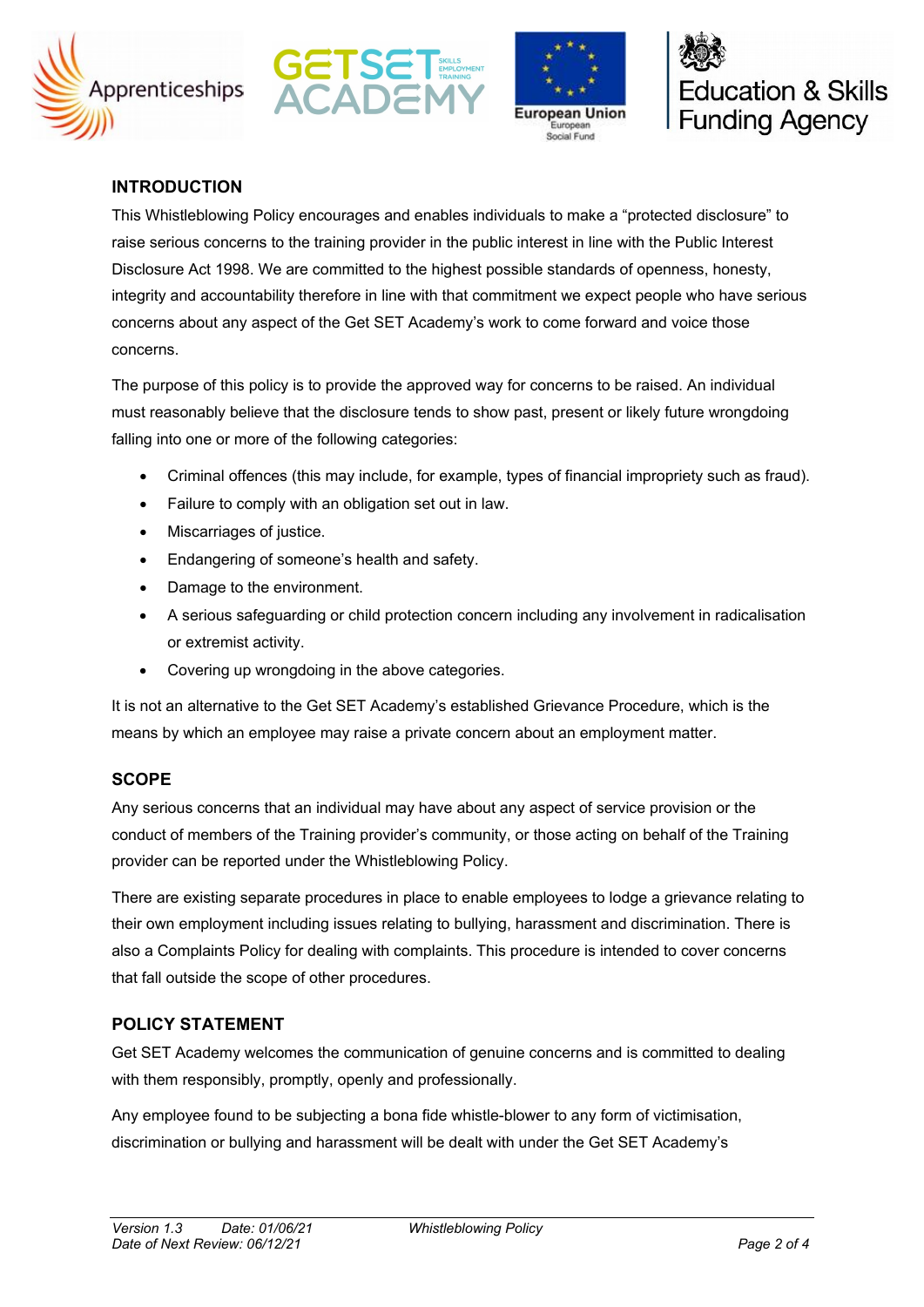







Disciplinary Procedure. Whistle-blowers will not suffer any form of detriment as a result of raising their concerns.

However, if it is evident that an employee who is acting as a whistle-blower has made a malicious allegation, Get SET Academy's disciplinary procedure will be instigated.

This policy will not discriminate either directly or indirectly against any individual on grounds of sex, race, ethnicity or national origin, sexual orientation, marital status, religion or belief, age, trade union membership, disability, socioeconomic status, offending background or any other personal characteristic.

# **PROCEDURE**

To ensure that there is no confusion about the nature of the concern being raised, it is important to refer to this policy in all correspondence. If there is a more suitable policy to deal with the nature of the concern, the whistle-blower will be advised accordingly.

It is recognised that there may be matters that cannot be dealt with internally and whereby external authorities will need to become involved. Where this is necessary, Get SET Academy reserves the right to make this referral themselves without the whistle-blower's consent. The Police will be informed in all instances where a criminal offence may have occurred.

If told not to raise or pursue a concern, individuals should not agree to remain silent. They should report the matter to the most appropriate senior manager within the centre. An instruction to cover up wrongdoing is itself a disciplinary offence.

In order to raise a Whistleblowing concern, a detailed letter should be sent to the Line manager. Where the concern relates directly to a Senior Post Holder of the centre, this should be directed to the Director of the Corporation.

Once an individual has formally raised a concern, the centre will commence an investigation and the whistle-blower will be contacted to acknowledge the concern and inform them of the action that the Centre intends to take.

While the purpose of the policy is to enable Get SET Academy to investigate possible malpractice and take appropriate steps to deal with it, it may not be possible to give the person raising the concern details of the action that will be taken where this may infringe a duty of confidentiality that is owed to someone else.

An investigation will be conducted by a suitable college representative. If the concern has safeguarding implications, Get SET Academy will discuss the details with a Senior Designated Safeguarding Officer (DSO) prior to conducting an internal investigation. If required, the LADO (Local Authority Designated Officer) will be contacted to determine if action is required under the allegation management process (See Allegation Management Policy).